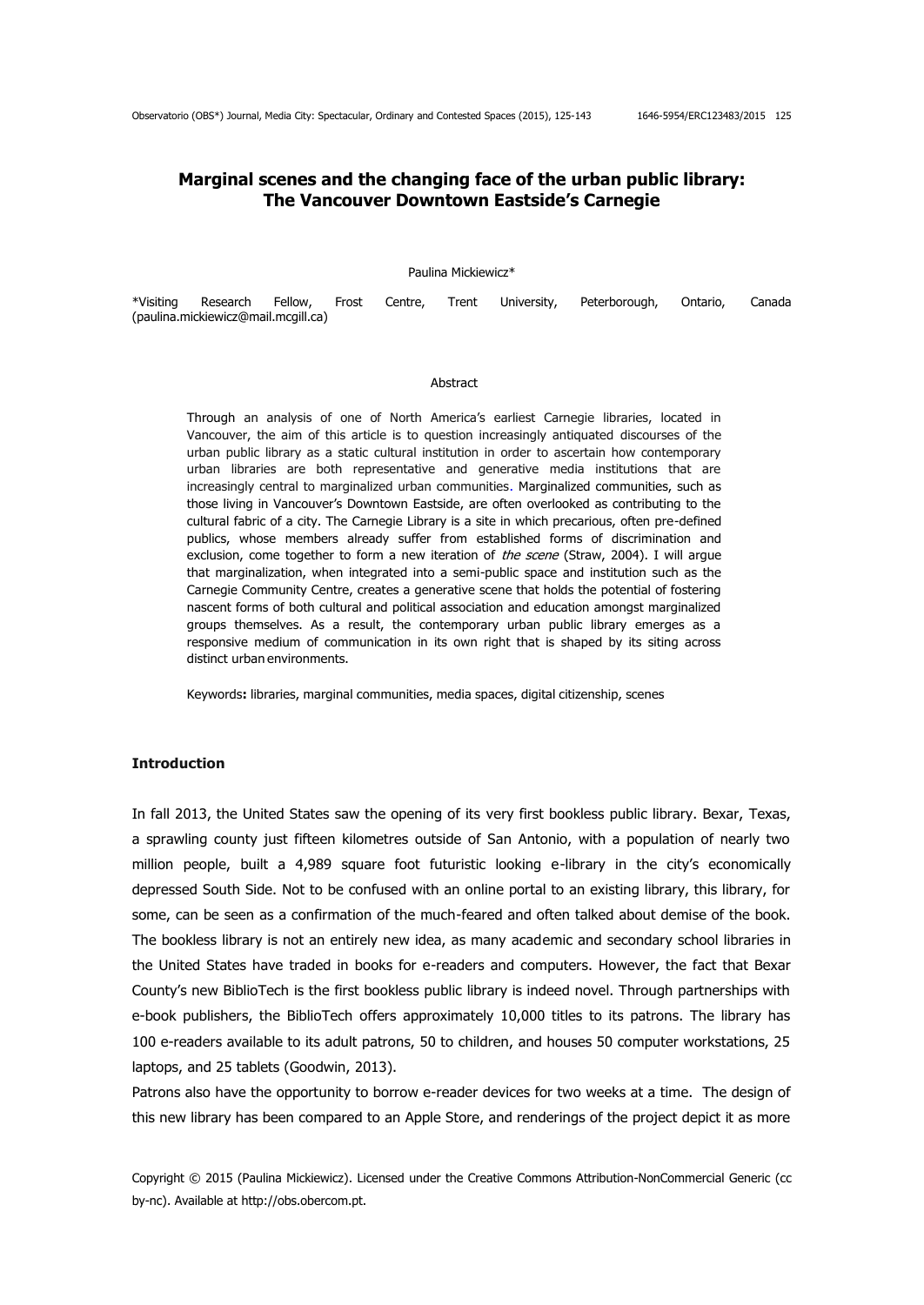akin to an Internet café than an actual library (Figure 1). The specific aim of the library — to bridge the digital divide between Bexar County's wealthier residents and its lower income (primarily Latino) households — is unsurprising in the context of what has come to be known as the "information age." More provocative, in the context of conventional ideas about what public libraries are and what they are for, is the BiblioTech's radical booklessness. For, while we are accustomed to the idea that part of what a library does is to facilitate literacy (including digital literacy), we are perhaps still not quite ready for the idea that a library can be a library without books. In this respect, the prospect of Bexar County's BiblioTech raises a much broader set of questions currently surrounding public libraries.



Figure 1. The BiblioTech.

Source: Michael Kozlowski, 2014.

The increasingly rapid trend towards the substitution and supplementing of the book by other reading technologies is but one (albeit major) symptom of the shifting terrain upon which knowledge practices and cultural institutions meet. The library is being reinvented and reimagined, not only in its material infrastructure, both inside and outside library buildings the world over, but also in terms of its identity and purposes. The notion of "the library" inherited from past centuries has expanded considerably. The variety of roles that the contemporary library now takes on extends beyond preservation, dissemination, and access, to include providing individuals and communities with a new kind of social public space. In other words, although the preservation and dissemination of cultural memory remains central to the role of the contemporary library, the needs and interests of individual patrons have become equally, if not more, important. The book competes for space in the library not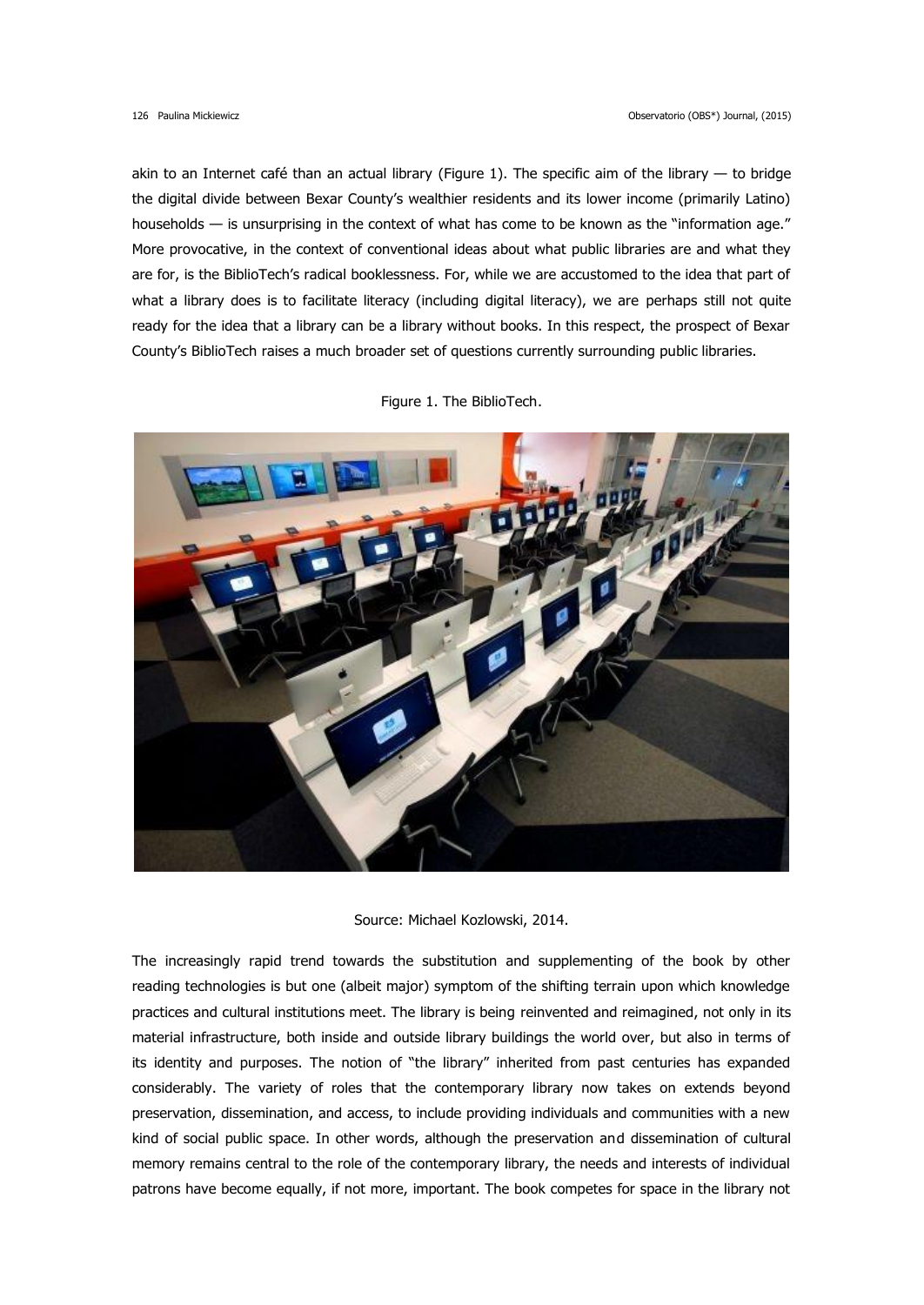only with computers, but also with humanbeings.

Under the auspices of new and emergent media technologies the discourse around libraries has shifted from a modern pre-occupation with collections, pedagogy, and authoritative knowledge, towards a postmodern emphasis on interfacing, empowerment, democratization, communitarianism, and life-long learning (Hand, 2008). In his book Making digital cultures: Access, interactivity, and authenticity Martin Hand (2008) argues that,

[t]he narratives of digitization in the library shifts learning from 'instruction' to 'empowerment,' entailing an institutional move from custodialism to interfacing, and a promotion of citizen engaged in indefinite learning. In this sense, the Web (as the latest information machine) has become a powerful set of cultural discourses about the traditional purposes, functions, and effects of public libraries in contemporary information cultures (p. 10).

It is commonly argued that libraries have continued to thrive in the face of digitization and the supposed decline of books because they have, as can be seen with the example of the BiblioTech, embraced the technologies that have threatened their existence and have become spaces of free access to wireless networks that work to bridge the digital divide. However, libraries have continued to thrive, not only because they have embraced new and emergent media technologies (libraries have always done so throughout their history), but primarily because they have become new social and educational institutions for the 21st century. There is a tension that lies within this transformation as libraries struggle to hold on to an older version of themselves while simultaneously coming under pressure to fill in the gaps that other cultural and educational institutions often leave behind.

The transformation of the library is not a new phenomenon, the library has continuously reinvented itself and adapted to new cultural environments. The contemporary challenge that libraries face, to become more like *something else* or to step in where other institutions might be struggling or failing, is a new kind of challenge; a challenge that is specific to the library finding itself within a new digital cultural reality. Tensions surrounding old media vs. new media, copyright vs. open source, the increasing privatization and corporatization of education troubling our notions of democratic access to knowledge, precarious employment and flexible work arrangements, as well as the formations of new digital literacies, have all put an unprecedented demand on libraries not only to retain their traditional roles as preservers and disseminators of cultural memory and knowledge, but also to play a role in addressing social problems and controversies that far exceed the cataloguing, storage and retrieval of texts.

Through an analysis of one of North America's earliest Carnegie libraries, located in Vancouver, the aim of this article is to question increasingly antiquated discourses of the urban public library as a static cultural institution in order to ascertain how contemporary urban libraries are both representative and generative media institutions that are increasingly central to marginalized urban communities. Marginalized communities, such as those living in Vancouver's Downtown Eastside, are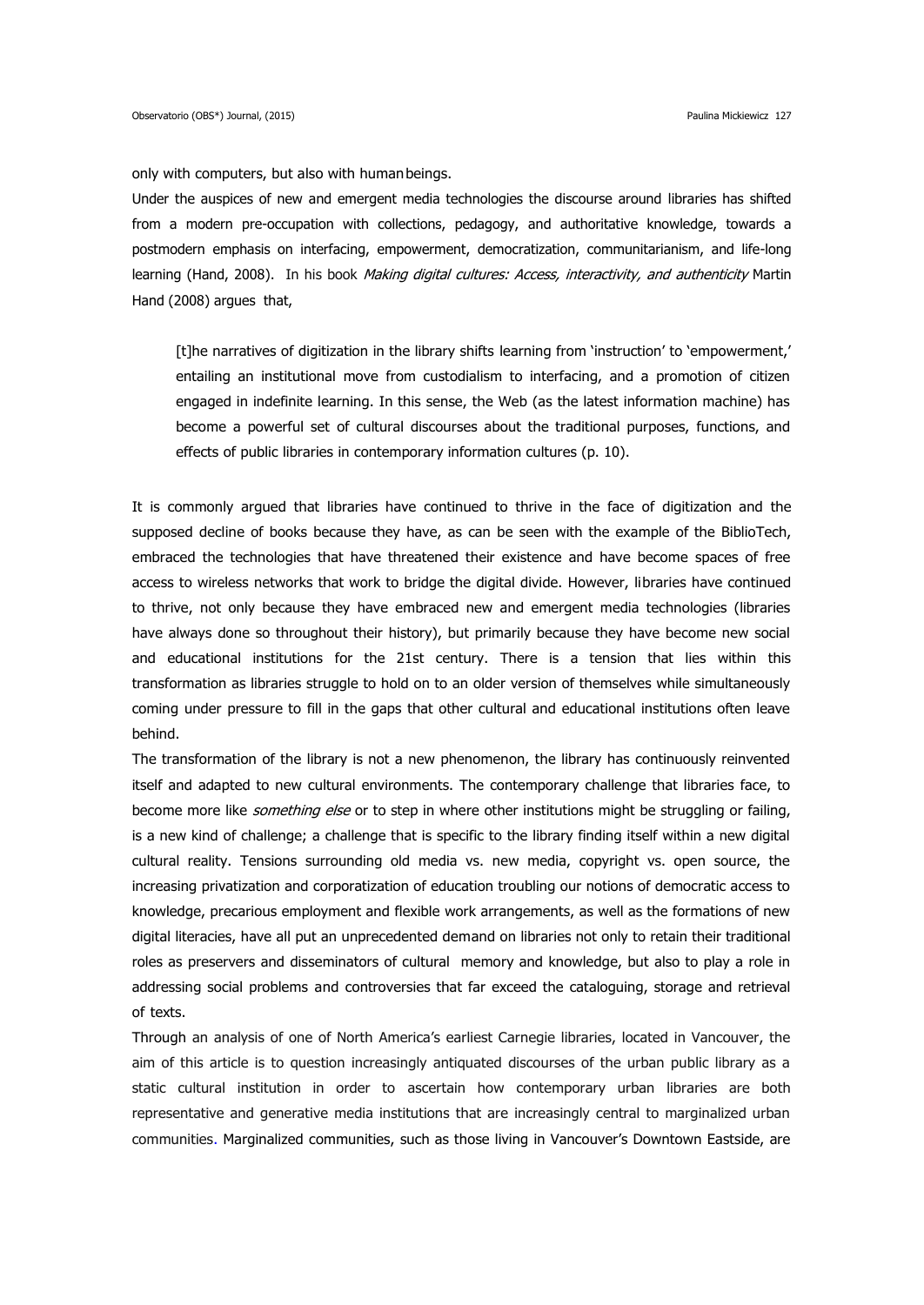often overlooked as contributing to the cultural fabric of a city. The Carnegie Library is a site in which precarious, often pre-defined publics, whose members already suffer from established forms of discrimination and exclusion, come together to form a new iteration of the scene (Straw, 2004). I will argue that marginalization, when integrated into a semi-public space and institution such as the Carnegie Community Centre, makes the library into a medium of communication in itself that holds the potential of fostering nascent forms of both cultural and political association and education amongst marginalized groups in the city.

# **The Eastside Living Room**

At the corner of Hastings and Main, in the heart of Vancouver's Downtown Eastside, stands the Old Lady Sandstone, Vancouver's original Carnegie Library (one of only three that were built in the province of British Columbia) (Figure 2). The building's cornerstone was laid in 1902, and when the library opened to the public in 1903, it shared its facilities with the Vancouver Art, Historical and Scientific Society, which opened a museum on the second floor of the building. During the early part of the 20<sup>th</sup> century, Vancouver's Downtown Eastside was not overwhelmed as it is today with the poverty, homelessness, crime, drug addiction, and prostitution for which the neighbourhood also currently provides a home.



Figure 2. The Old Lady Sandstone, Vancouver's original Carnegie Library, now The Carnegie Centre.

Source: Paulina Mickiewicz.

In fact, Vancouver's Downtown Eastside was considered "the 'old' heart of the city" (Curry, 2007, 62) in relation to the newer up and coming West End. Over the years, as the affluent residents of the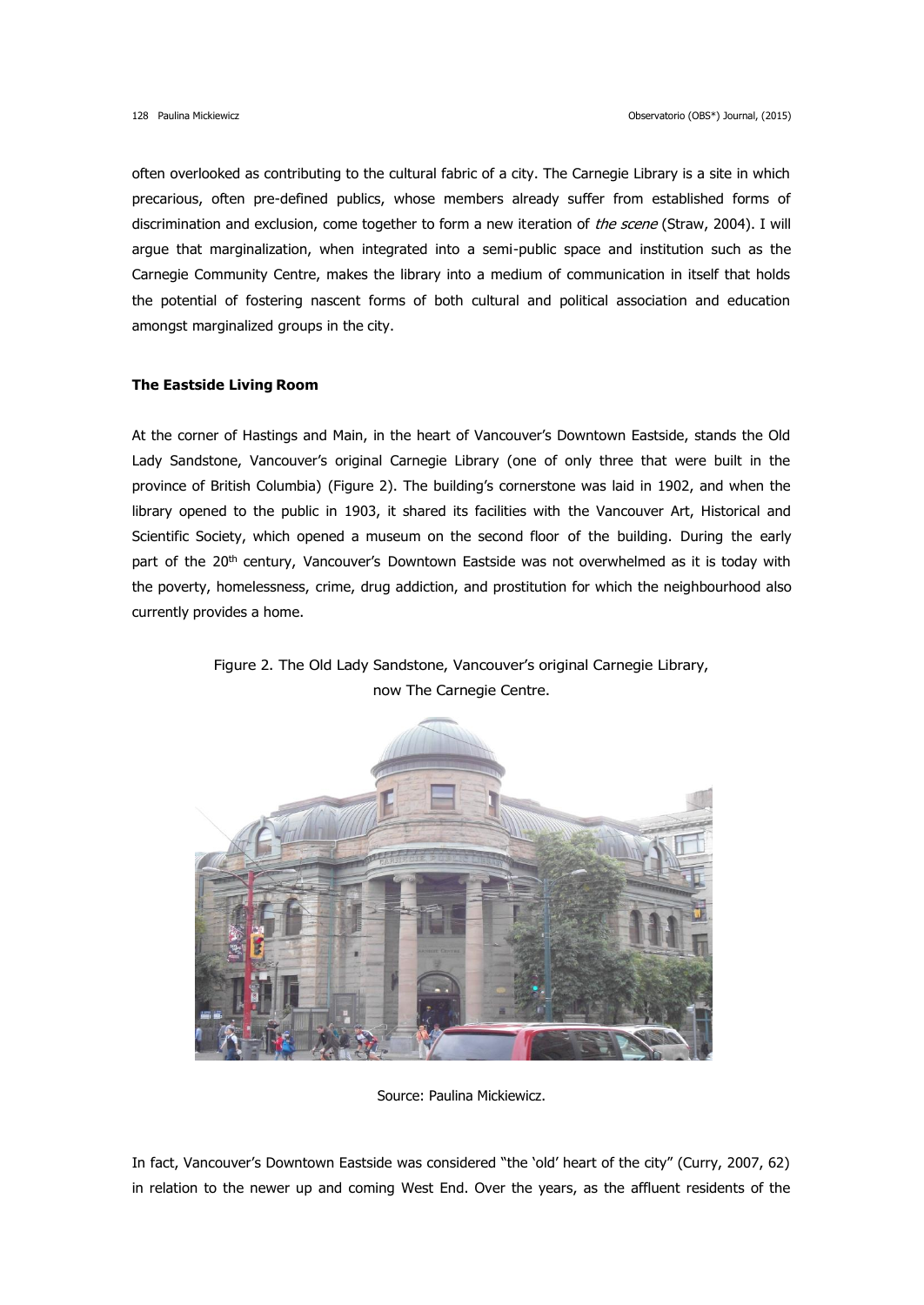Eastside began to relocate westward following the business boom that was taking place on the other side of the city, the Downtown Eastside devolved into a neglected part of the city's core and became a home for some of the poorest residents in Canada. The Downtown Eastside has been characterized by the rest of the city as, what Yasmin Jiwani and Mary Lynn Young have described as a degenerate zone "designed to demarcate degenerate bodies—those that society deems as being unwanted, unmissed, and ultimately disposable" (Jiwani & Young, 2006, p. 900). Only a few blocks to the northwest of Main and Hastings is the city's oldest neighbourhood, Gastown, which is characterized by trendy fashion and interior design boutiques, as well as a hot spot for chic restaurants and tourist attractions. Gastown renders Hastings and Main all the more invisible and simultaneously exacerbates the shocking disparity that exists in such proximity between the most affluent and the poorest residents of Vancouver. What is particularly poignant about the history of this Carnegie Library is that it has become a space where those that are 'unmissed' and 'unwanted' can become visible where they may otherwise have been invisible. Indeed, in the fall of 2013, when I was standing across the street from the Carnegie Library, I was struck by how visible the library seemed to make those who took to milling about in front of it or sitting on its front steps (Figure 3). The library made those without a home, with addictions, with criminal records, seem all the more "legitimate" or "credible" because they not only sought out a haven to read and to be with others, but also because the library invited them in, as it would anyone.





Source: Paulina Mickiewicz.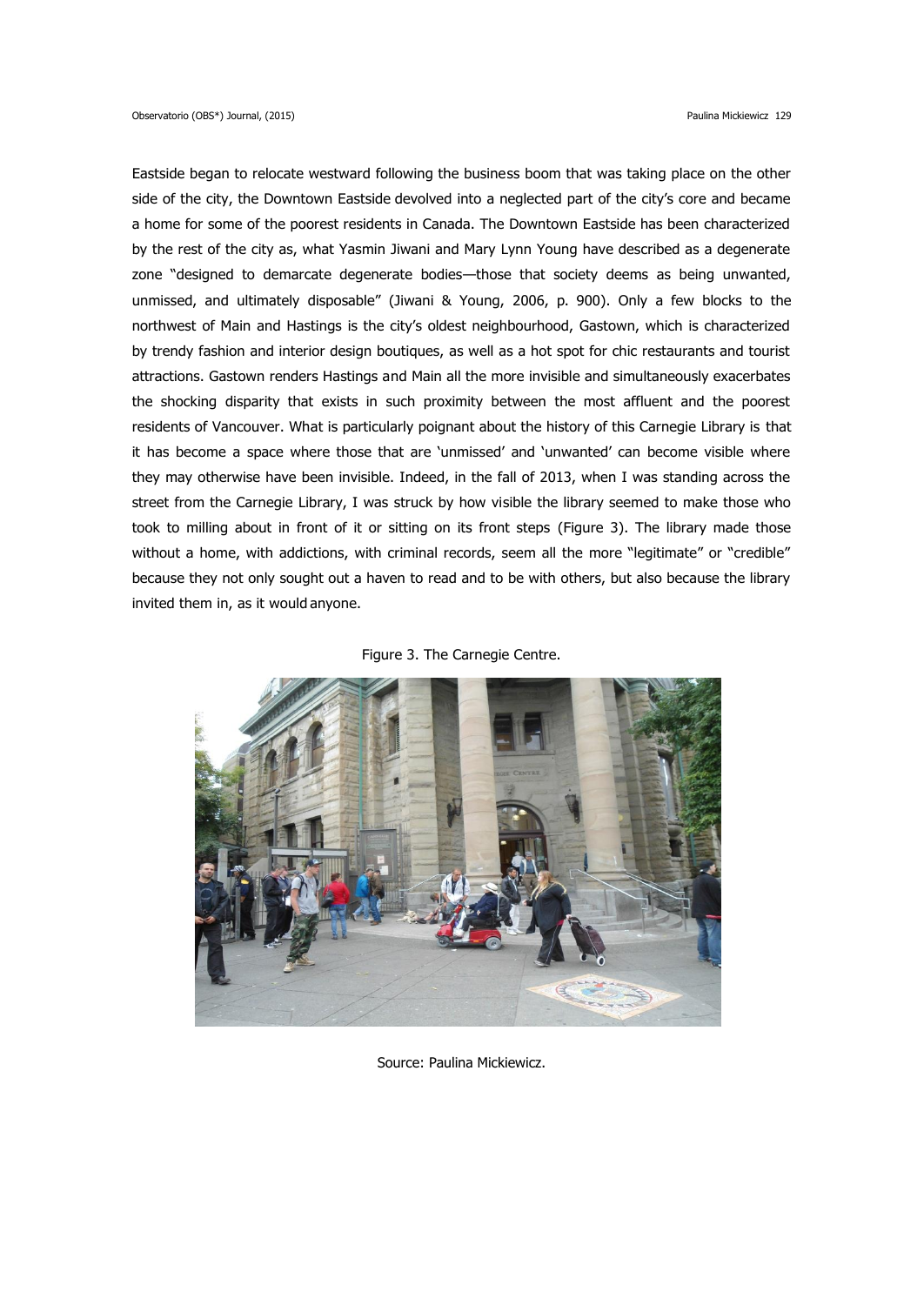They became patrons and readers, that library's public. Ann Curry (2007) writes that,

the Carnegie Library established itself as a place where all were treated with respect, no matter how poor or ill-dressed, where one could find a friendly atmosphere very different from the shabby hotel room, litter-strewn alley, or cold dumpster where patrons spent many hours alone. At the Carnegie, even patrons who had veered farthest from society's norms were treated "like everyone else"— valued as having intelligence and a right to access information and read for pleasure (p. 72).

The Carnegie Library has established itself as "the living room of the Downtown Eastside" (The Carnegie Centre). Following a tumultuous history and a twelve-year closure, the library reopened on January 20, 1980, this time as The Carnegie Community Centre. The new Centre includes a library and reading room that is run as a special Vancouver Public Library branch, which was specially designed to accommodate the needs of the neighbourhood's potential patrons (no proof of address is required to borrow a book at this location, for instance). Furthermore, as Curry (2007) writes:

Providing a sanctuary amid the hard and unforgiving reality on the streets outside is not always easy, and the Carnegie library staff have special mettle, deeper compassion, and true grit. It is not uncommon for drug addicts and alcoholics to be using the Library facilities at the same time as senior citizens and children (p. 72).

While Curry may be extolling a compassionate librarianship that may or may not exist, it is true that its varying community services range from offering a low-cost not-for-profit kitchen to organizing theatre and dance workshops. The Carnegie Centre in partnership with the Library also has a strong educational program in place that attempts to combat the high levels of illiteracy that are common for the neigbourhood. Since it opened in the 1980s, the Centre has offered English as second language courses for new immigrants, and dedicated itself to not only addressing literacy issues but also social ones as well, offering a wide range of books and programs that deal with "poverty, addiction, housing, and mental health" (Curry, 2007, p. 73). Currently, the Carnegie's learning centre is run by Capilano University on a volunteer basis, where patrons are offered one-on-one tutoring in reading and writing, are helped with completing high school courses, and are also offered computer training. During a recent visit to the library it was clear that this was a highly valued and essential site but still very obviously in need of more resources, not only monetary but also in terms of volunteers, who were needed to run the kitchen, the educational programs, the library, etc.

As I toured the building (Figure 4) it was interesting to find that most people were in fact in the library proper (and I don't have images of people within the library as when I asked for permission to take photographs, they asked that I avoid taking any with people in them), either reading, on the computers, napping, or chatting with the librarian, as opposed to the other spaces that they could have occupied, such as the lounge or the dining hall. The library was crowded in a comforting way; although small and cramped it was a space to which people seemed to gravitate. This could in part be explained by the fact that, as Rebecca Gray (2012) writes: "At the library, some of the people who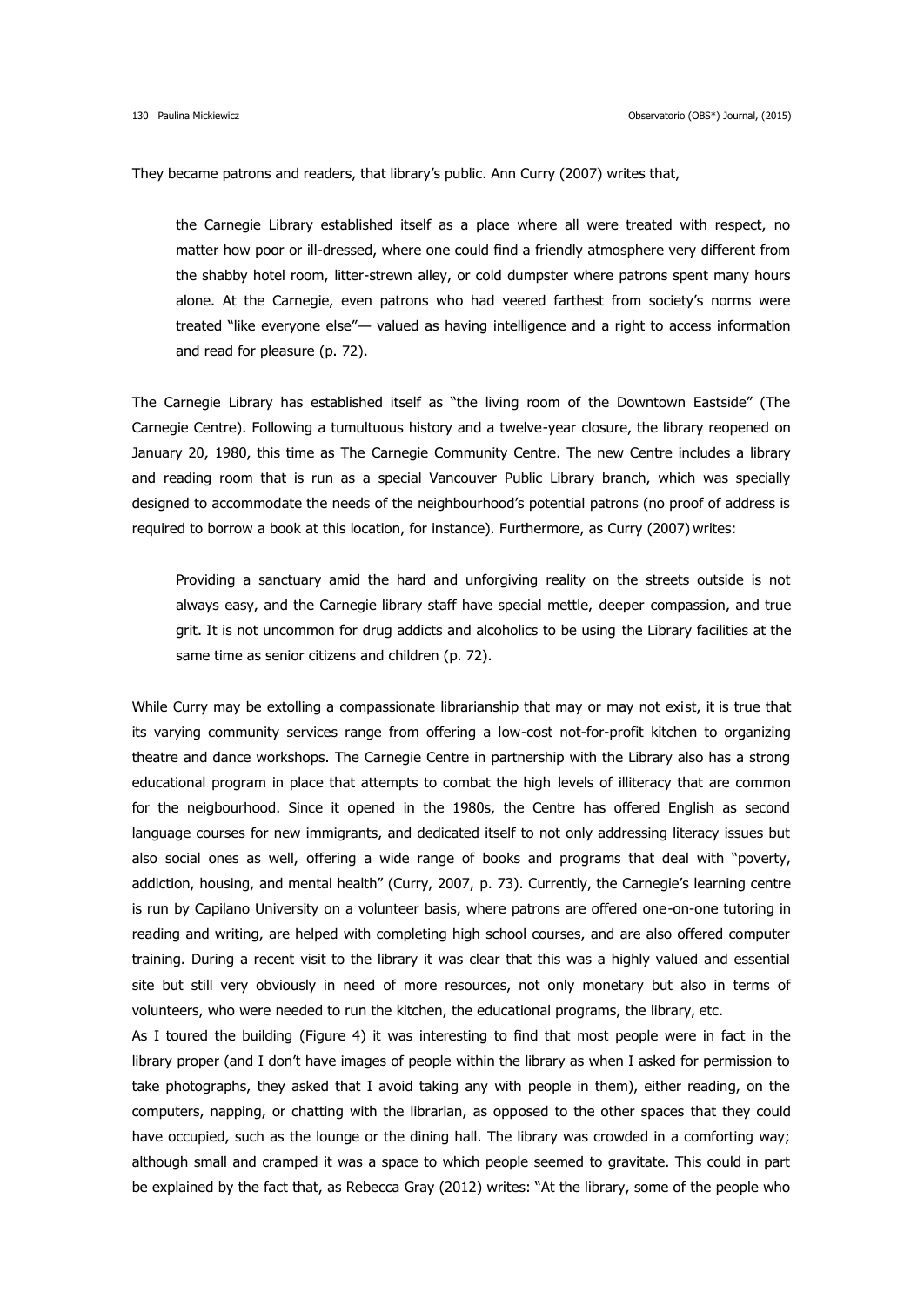share our city but are mostly ignored become fellow book-lovers, and it's a great equalizer. In the rest of their lives, they are asking for help, or being told what to do; here they are just people who are welcome to take a book" (p. ix).

Vancouver's Downtown Eastside public library is not the only library to have made the transition from library to hybrid community or learning resource centre (at least in Canada and the North American context). In May of 2011, the Edmonton Public Library (EPL) received a \$605,402 grant from the Provincial Government in order to create a community safety and outreach program (The Edmonton Public Library, Press Release, 2011). The program operates out of the Edmonton Public Library's Stanley A. Milner Library located in Edmonton's downtown core (Figure 5).

Whereas the old Carnegie in Vancouver was renamed a community centre, the Stanley A. Milner Library still remains first and foremost a library with a focus on offering special types of services that answer the needs of the city's marginalized communities. The Library describes this mission as follows:

The project's goal is to reduce the social disorder, victimization and isolation that at-risk individuals encounter. The Stanley A. Milner Library is seen as a safe daytime refuge for many Edmontonians, and the goal of this program is to empower them through literacy and social support as offered by both EPL community librarians and outreach workers working within and outside the library walls (The Edmonton Public Library, Press Release, 2011).



Figure 4. The Carnegie Centre.

Source: Paulina Mickiewicz.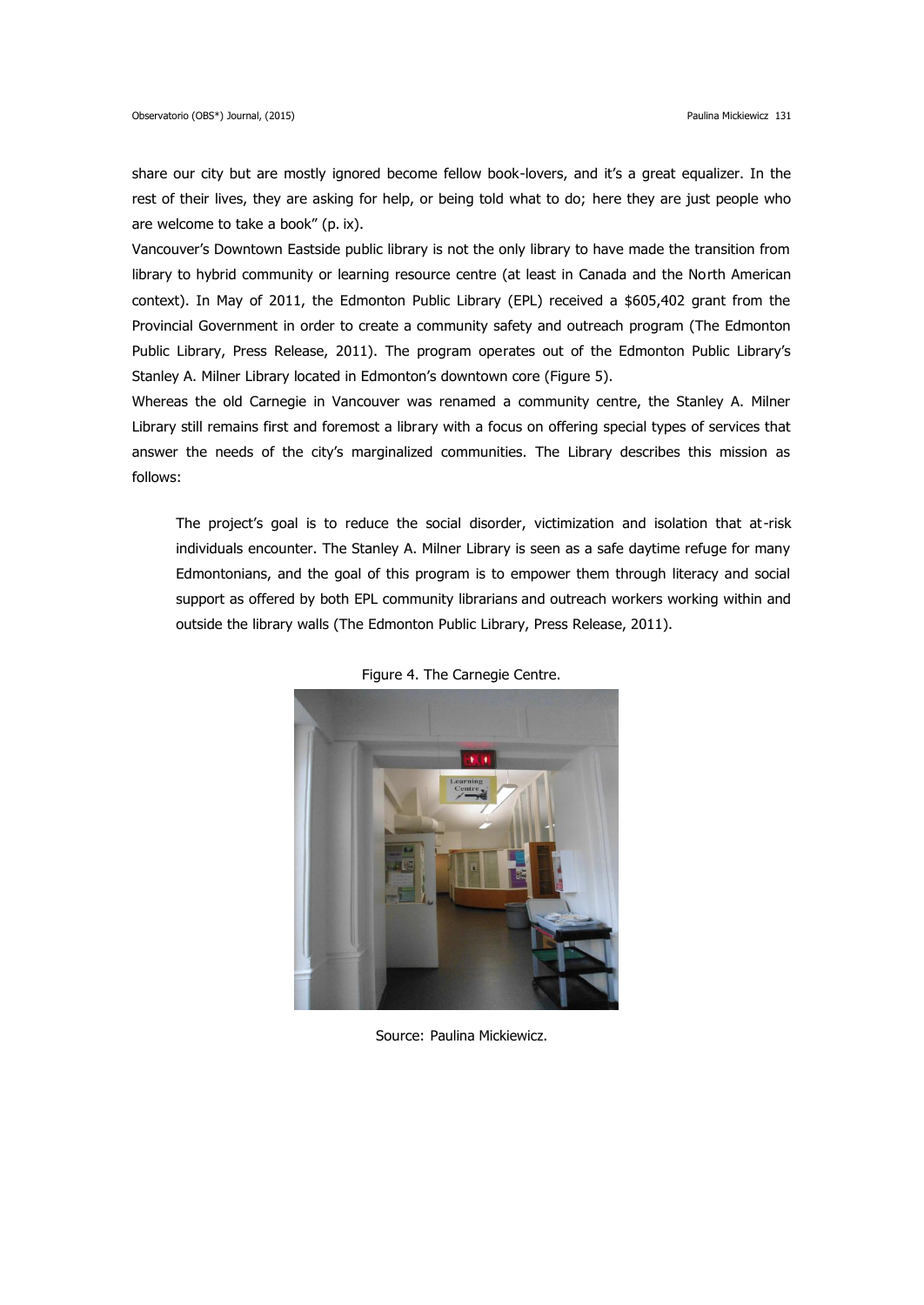

Figure 5. The Stanley A. Milner Library, Edmonton.

Before the program was created, library officials found that many troubled individuals preferred to seek refuge within the walls of the library, rather than at actual community centres or shelters. Most patrons find the anonymity of a library comforting, and it is a space within which they can find resources without feeling as though their privacy is being infringed upon. Yet those who are marginalized also feel trusted within the library, where in other contexts they might not be. Gray writes that "[I]t's a symbol of trust that when you're on the streets, and someone lends you a book, it builds your confidence and becomes an emotional investment" (Gray, 2012, viii). The goal is therefore to target "individuals who may not access existing social services, but will access libraries because they are safe and welcoming places" (The Edmonton Public Library, Press Release, 2011). What is particularly unique about the outreach program at the Stanley A. Milner Library is that, in addition to librarians, they have also hired outreach workers specially trained to assist people struggling with addiction, poverty, and homelessness, and pointing them to the necessary resources. The Vancouver Carnegie and Stanley A. Milner examples highlight both an ideological and organizational shift that has taken place within the contemporary public library. There has been a significant move away from the library as a space of autonomous learning to the library as an institution now offering more formal educational programming, and increasingly, as I touched on above, a community service oriented outlook. The role of libraries in the production of human subjects was once confined to providing access to great cultural and literary works that would cultivate the intellect. Today's urban public library is still charged with contributing to the cultivation of human subjects, but it has moved from stimulating intellects, to caring for citizens in ways that are both more pragmatic and more comprehensive. What the library today wants to improve is not only an individual's intellectual capacity but also their quality of life by, for example, providing them with the skills necessary to survive in a digital economy and culture. Beyond this, to care for their patrons, libraries must equally be spaces where people might have the opportunity to get back on their feet,

Source: Darren Kirby, nd.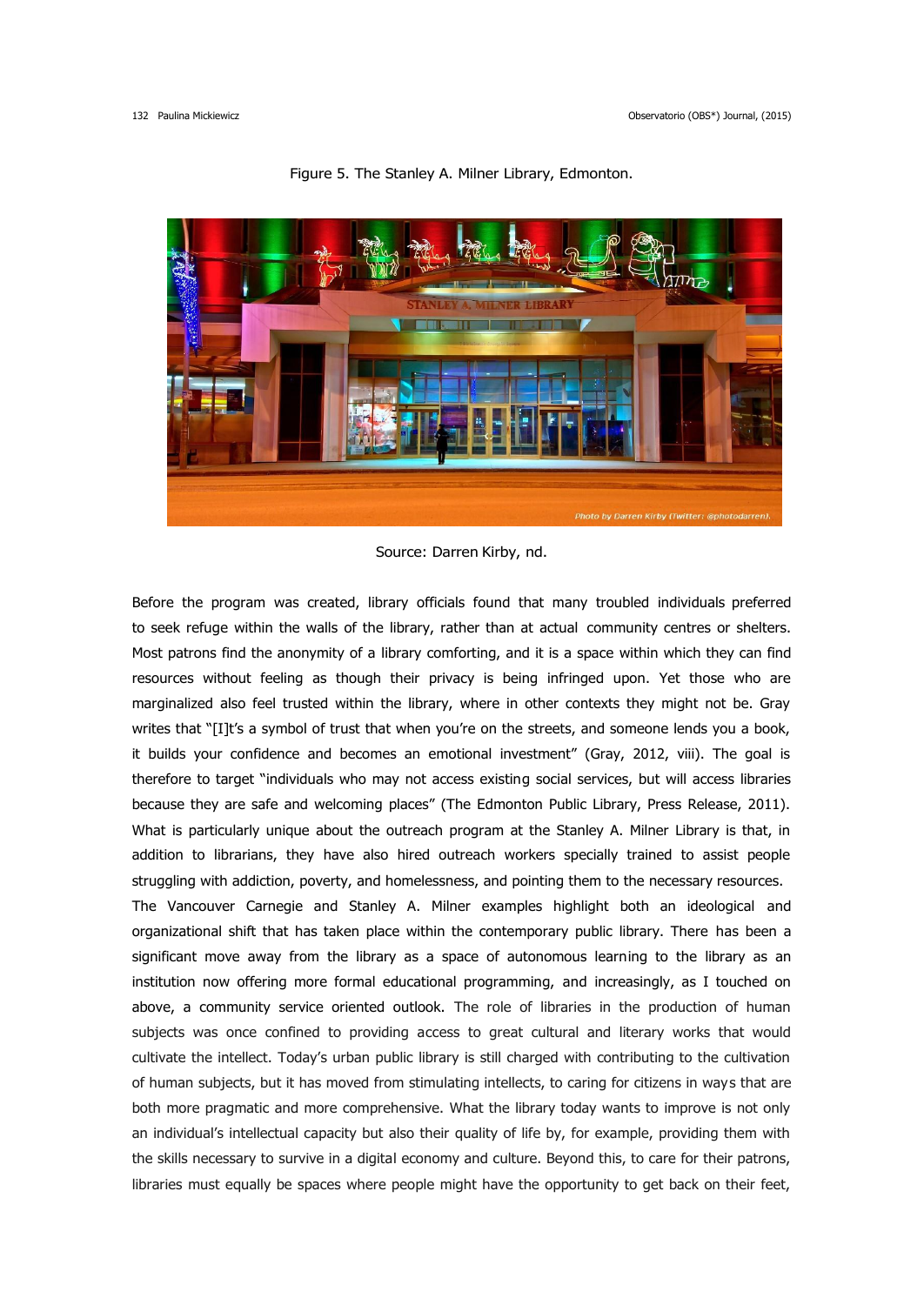spaces to meet other people, sites where people can come together in protest or simply safe spaces to be alone but with others. These are the numerous, almost therapeutic, roles society currently needs the library to perform.

#### **Why libraries?**

In 1976, André Cossette (2009), a Québécois librarian, published a short text entitled Humanisme et bibliothèques: Essaie sur la philosophie de la bibliothéconomie (Humanism and Libraries: An Essay on the Philosophy of Librarianship). Cossette was in search of a coherent philosophy of his profession, which he claimed it had hitherto been without. He argued that librarianship was mostly oriented towards the more practical or scientific applications of the profession rather than to its philosophical raison d'être. The question that Cossette (2009) was attempting to answer within his insightful essay was: "why libraries?". For him, "[t]he philosophy of librarianship consists […] of research into the ends that justify the existence of libraries" (ibid., p. 5).

The contradictory reality that libraries face in being both necessary while simultaneously expendable institutions, stems from a disconnect between the social, ethical, and philosophical needs for the existence of the library and the economical and quantifiable priorities that are used today in order to assess the relevance of public institutions. What Cossette bemoaned in 1976 as the lack of a consistent philosophy of librarianship still rings true today, and might explain in part the difficulties libraries (and librarians) have in defending the library as a vital contemporary social and cultural institution. As Rory Litwin (2009) writes in the introduction to *Humanism and Libraries*:

Cossette's intention was to build a foundation for the practice of librarianship that was a simple, solid and comprehensive structure, and not a mixture of diverse ideas that sound appealing but are never thought through one against another. This is not a familiar approach for American librarians. We tend to find our philosophical foundations, such as they are, in inspiring statements of ideals that become fuzzy when inspected closely or juxtaposed, but find them useful enough to keep us going. We are generally not concerned with their logical connections or lack of connections (p. viii).

Indeed, the role of the library and of librarians, as well as their place in society at large, is almost always and unanimously described in idealistic and honourable terms. The description of the Carnegie Library in Vancouver that I put forward above, attests to this. Libraries are the pillars of democracy, they are "centers of applied technological innovation" and "key sites in the creation and transmission of knowledge" (Winter, 1994, p. 118). Libraries are free; they provide access to knowledge for everyone irrespective of their social, cultural, or economic backgrounds. Libraries are inclusive; they offer services for those with disabilities, for those who are unemployed, for those who are homeless, and so on. Librarians are similarly described as "innovators, activists, and pioneers" (Johnson, 2010, p. 7), they are facilitators, educators, social workers, they fight censorship, and protect patron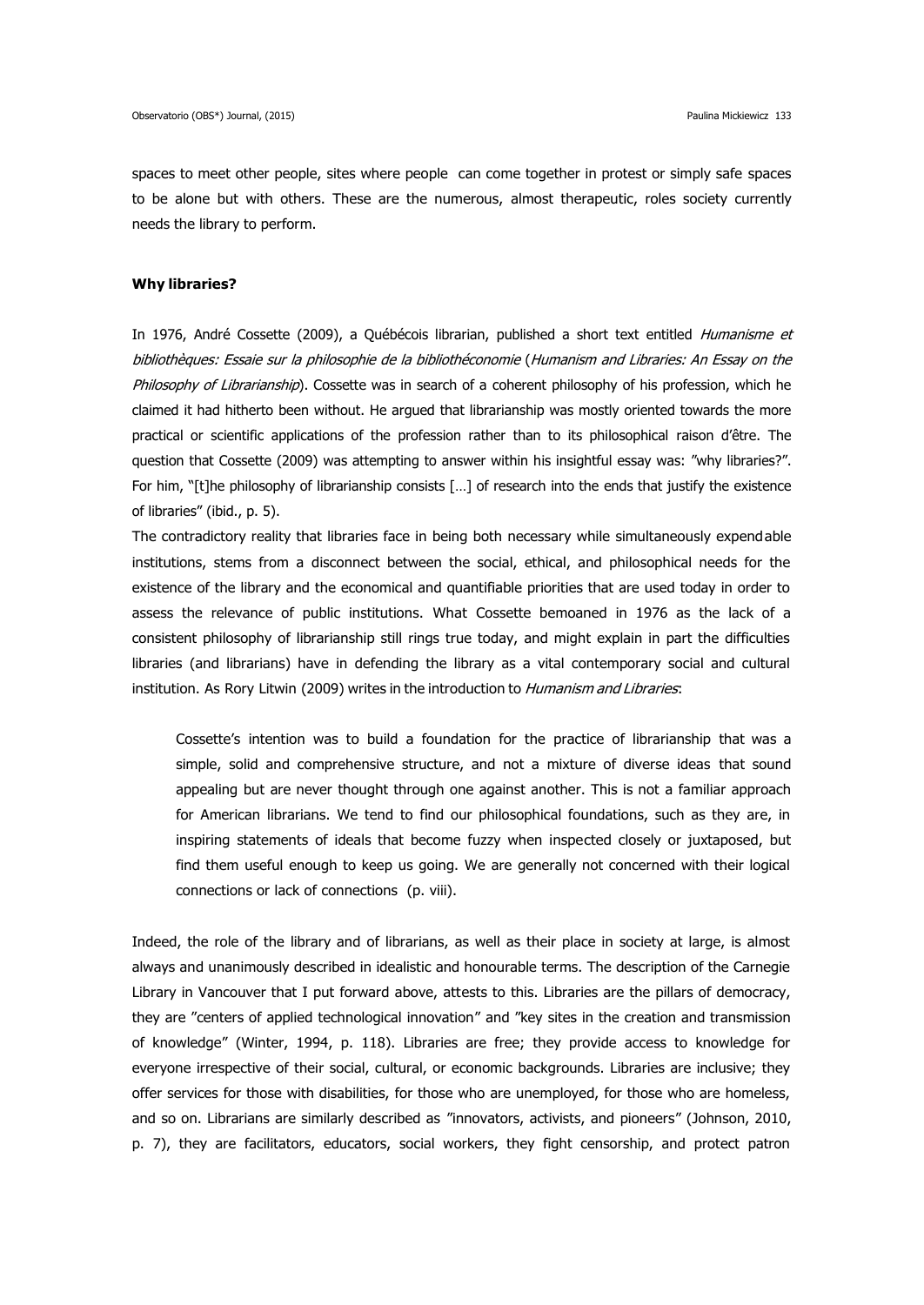privacy. These somewhat romanticized, so easily ironized iterations of what libraries and librarians are or mean to society have become all the more prevalent as the need for libraries in an increasingly digital cultural reality has been called into question. The point here is not to claim that all the above characterizations are false or that they are even exaggerations, for the most part they are in fact relatively accurate descriptions of what libraries and librarians are, or at least what they strive to be. Strung together, however, the above descriptions do not necessarily form a cohesive philosophy of libraries, or librarianship for that matter. They are, as Litwin aptly points out, "fuzzy" ideals at best which, although essential, make it difficult to form a strong argument about what the library is and why it should be protected. Furthermore, if the definition of the public library is ambiguous (and perhaps this has been helpful to its transformative abilities, and, by extension, survival over the course of its history), so too is the line by which it is measured. In other words, it is then very difficult to say when the public library has stopped being a library and has become a different cultural institution altogether.

As in 1976, the library today is still considered to be a secondary or supplemental institution to the university, school, or college, and its reason for being is increasingly embedded in the language of 'service' to the public. At present, this secondary role seems also to extend to other institutions such as community, career placement, and language centres, with an increasing number of library programs offering similar types of extended learning curricula. In Libraries and Identity, Joacim Hansson (2010) writes that this organizational shift seen taking place within libraries is due to "the new economised ideology which tends to formulate public endeavours and institutions in the same economic terms as private enterprises" (p. 40). A library's future has become dependent on whether or not the services that it offers can in some way be measured and quantified. This is of course an extremely problematic way of considering an institution such as the public library which has garnered public trust because it "constitute[s] a non-regulated sphere around citizens for them to be able to create meaning in their lives" (ibid. p. 40). Yet it could in part explain why libraries have moved away from offering patrons an informal educational space to providing more formal educational services alongside varying types of social support, which are on some level being sold and advertised to the public in the language of empowerment, access, and freedom. As Hansson writes: "By attaching librarianship to the educational sector user needs are much easier to define and it thus becomes easier to put an adequate price tag on library activities" (ibid. p. 41). This is not to say that the new kinds of services and support that are seen offered at Vancouver's Carnegie Library, amongst others, are not worthwhile, progressive, and even necessary endeavours, only that there seems to be a mutually enabling dynamic between contemporary notions of literacy and education and the future of public libraries in general.

More specifically, the question would appear to be whether the library's traditional role as a support for radically democratic self-education can withstand its repositioning as a location for the provision of educational services that are more socially and pedagogically purposeful. There is no doubt that libraries are much more instructional in their approach to learning than they once were, yet the question worth asking is what kind of education is the contemporary library offering? Due to their accelerated privatization, institutions of higher education have become increasingly inaccessible (particularly within the North American context), even to those within the middle class. This has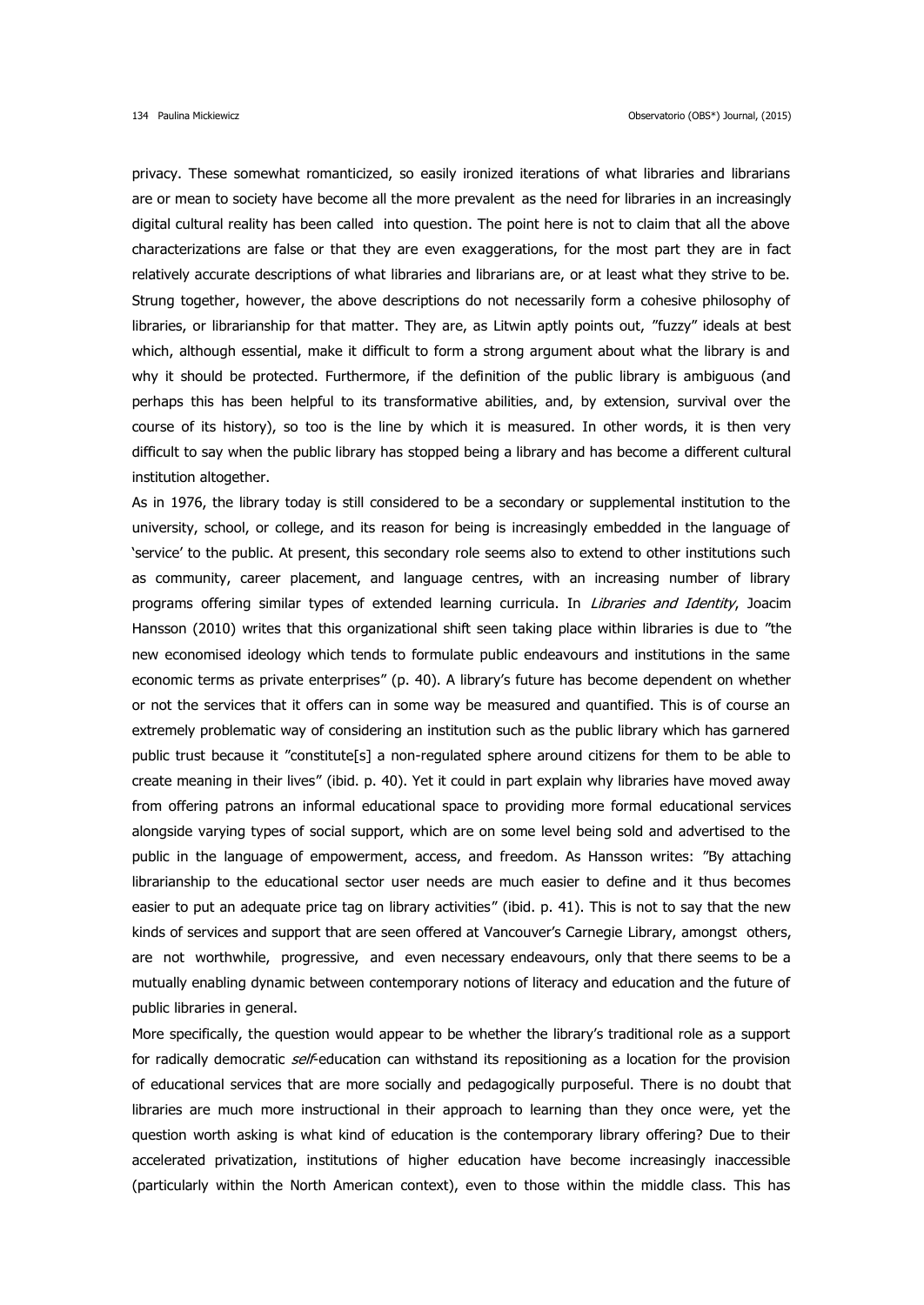created a need for alternative spaces of learning. As other institutions of knowledge collapse, the contemporary library is picking-up the burden (Tattoni, pers. comm., July 14, 2011). In this context, the public library could be viewed as having become "the working man's university" (Prentice, 2011, p. 4). The contemporary library is not offering the traditional, formal education of the university, but rather a more hands on, practical and professional education, the teaching of skills, that of late seem to be in higher demand than a more conventional post-secondary education. New and emergent media technologies have created a need for more instructional learning. In the past, patrons did not visit the library with the assumption that they would be taught how to read; rather they were offered a space in which they could access the tools that would facilitate their literacy. Today the library is faced with new forms of literacy, most notably digital literacy. It is no longer a space that merely facilitates literacy, one that offers the tools for engagement with the digital, for instance, but also a site in which literacy (primarily digital) is taught. Digital literacy has come to be understood within the space of the library as a way of combatting societal ills and a tool for promoting equality. The library, once a central institution for promoting old-fashioned bookish literacy, is now at the forefront of new forms of digital and technological literacy, and these new forms of digital literacy, are often understood in quite a broad sense.

In a sense then, libraries are doing what they have always done, they are providing access to information that will hopefully produce a more active citizen. Information literacy understood in this way is within the range of what libraries have always taught people, whether it was a matter of teaching patrons how to use an index or catalogue, or how to differentiate between reference books and other sorts of volumes, for instance. In the contemporary media environment, 'information literacy' programming could then be considered access to the necessary 'tools' that are required in order to provide people with the possibility of teaching themselves. Yet, information literacy programming, is not the only kind of educational programming being offered and promoted by libraries. With the development of more official educational programming, libraries are not only offering a space of teaching of the neutral sort of skills that allow for self-education. The contemporary public library is not only offering a space of the neutral kind of teaching that might allow people to learn how to learn. On the contrary, the more important issue is a broader range of educational programming that public libraries are now taking on as service points. It is the emerging pressures of 'need' and 'service' that libraries, such as Vancouver's Carnegie Library, are facing and responding to, that are becoming even more crucial aspects of library programming than information literacy. It is these sorts of civic education and social work that are taking public libraries well beyond their traditional roles as places where people can come to learn by engaging with texts in a more or less self- directed way, and signals the real change in the status and role of the public library. In the spirit of Cossette's (2009) argumentation then, it could be concluded that libraries are no longer neutral (perhaps they never truly were) when it comes to what and how people learn, they are no longer only "liberalism in operation" (p. 57), but possibly (inadvertently) promoting a specific kind of (digital) cultural citizenship.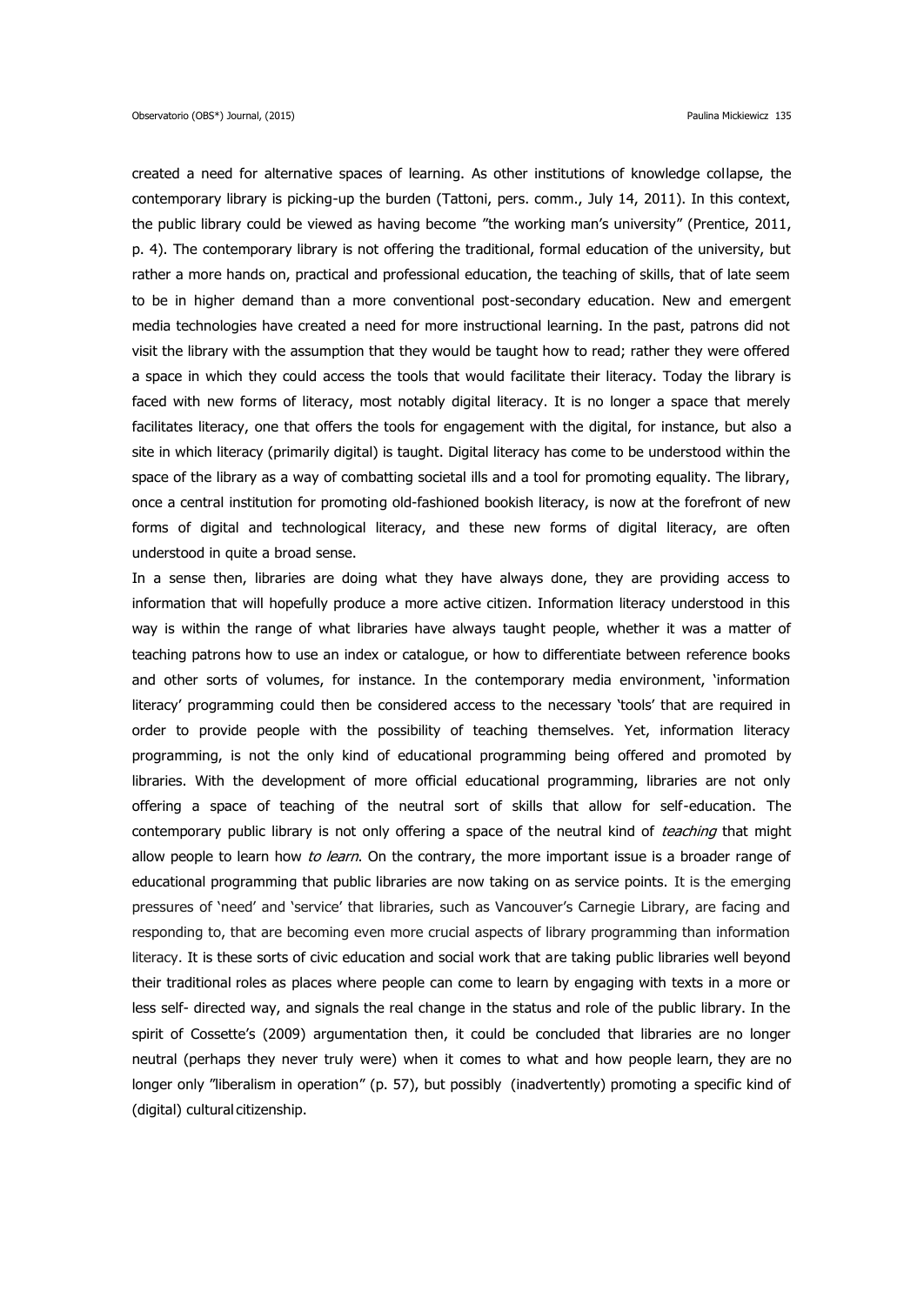### **Constructing the "third place"**

The Vancouver Carnegie's pivotal role in the lives of the marginalized communities that have made it both their metaphorical and literal "living room" attests to the aforementioned changing face of the library's mission within society. However, it equally points to the importance of where in a city a library is situated and how the 'siting' of a library can affect the kind of public space that it becomes. Over the past several decades, there have been two general trends that have stood out within library development when it comes to decisions about its placement. The first being that, on some level, as Shannon Mattern (2007) has argued, "[p]ublic libraries have always been businesses, taking on commercial functions and forms, and they have always played important roles in civic culture and urban revitalization efforts" (p. 1). This is not to say that the civic and democratic nature of the public library has somehow been lost, only that the politics surrounding the construction of new downtown public libraries have often had to do with regenerating a section of a city's downtown core that has lost some of its commercial and cultural appeal. As Norma Rantisi and Deborah Leslie (2006) write: "New governance regimes have embraced the view of a city as a space of consumption and creativity, and have set out as their objective an interurban competitive strategy based on the marketing of their locales as distinctive destinations for work and play" (p. 365). These kinds of strategies can be seen taking place in most major cities in the world, especially with regards to libraries. The commissioning of high profile architects such as Moshe Safdie and Rem Koolhaas to design modern, ambitious, and daring new architectural library forms, exemplified by the Vancouver and Seattle public libraries, respectively, is one of the ways large metropoles have sought to put themselves on the international map. For Rantisi and Leslie (2006), these types of library projects perfectly exemplify what they call the "hard branding" of a site, "i.e. an altering of a physical site and the symbolic attributes of a place to create a unique tourist experience" (p. 366). They explain that,

Hard branding introduces order, certainty and coherence into an unruly urban landscape, making it easier to 'read'. Governments will often appropriate star architects, designers or literary figures in the construction of a signature brand for a 'city' […] In this process there is a fetishization of the individual designer and a privileging of the building's status as architectural monument over its functional use value (p. 366).

There are numerous examples of this kind of hard branding happening in cities all over the world, from Frank Gehry's Dancing House in Prague to Will Alsop's Sharp Centre for Design at the Ontario College of Art and Design in Toronto. What is interesting in the case of the history of the Vancouver Carnegie is that it too was built in the city's downtown core, the Eastside once serving as Vancouver's central commercial district (Figure 6). At the time, the purpose behind its construction would not be considered as a hard branding tactic, however once the Eastside's affluent residents began to move westward, the Carnegie, once considered Vancouver's downtown public library, was replaced with another Central Library for the city, Moshe Safdie's creation which opened in 1995, and which is currently located on West Georgia Street in Vancouver's west end. Safdie's version of the Vancouver Public Library could indeed be construed as fitting into Rantisi and Leslie's idea/model of the hard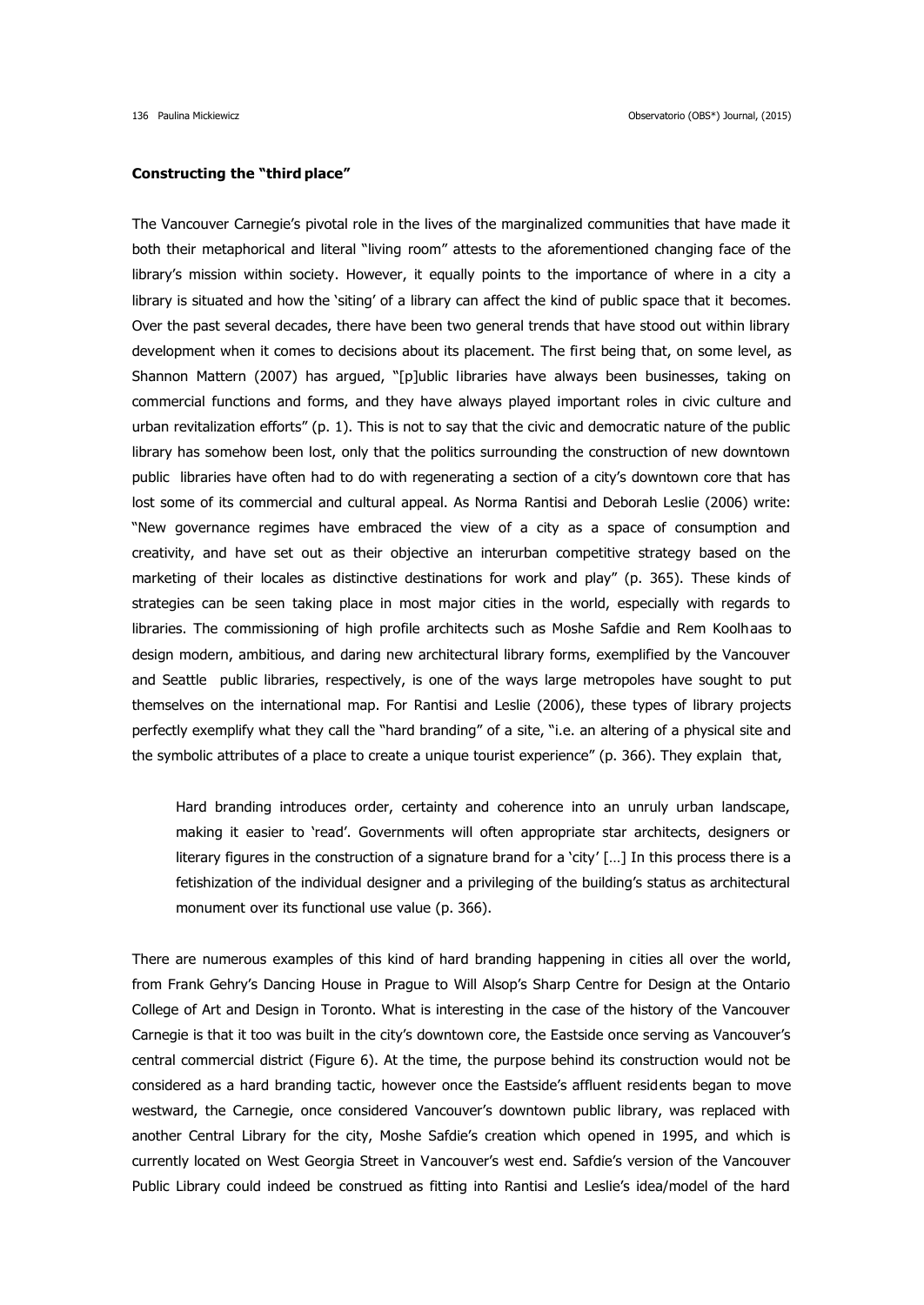branding of a site, but paradoxically, it is the Carnegie, left in what can now be considered the unruly and poverty-stricken downtown Eastside, that can be deemed the institution that has brought attempts at cohesion and stability to an otherwise volatile and unpredictable neighbourhood. And rather than trying to influence any kind of transformation on the demographic of its patrons, the Carnegie has allowed itself to be shaped by the community that has made a home of its walls. In a sense, although not a new and improved or dazzling architectural statement in the city, the Carnegie is also representative of the second trend that has made itself apparent within the contemporary library context: the reimagination or rebranding of the library itself.

Figure 6. The Vancouver Public Library.



Source: Paulina Mickiewicz.

Not only have new library projects been considered possibly revitalizing forces for somewhat run down urban districts, but building innovative and architecturally impressive downtown public libraries has also been considered a form of revitalization for the institution of the library itself. Moreover, with major cities under pressure to centralize their library services in the face of costly decentralized systems, libraries have also been trying to transform their own image. Similarly to the branding strategies taken up by cities, libraries are also trying to brand themselves in new ways. They too are looking to become "distinctive destinations for work and play" (Rantisi & Leslie, 2006, p. 365). Mattern (2007) writes that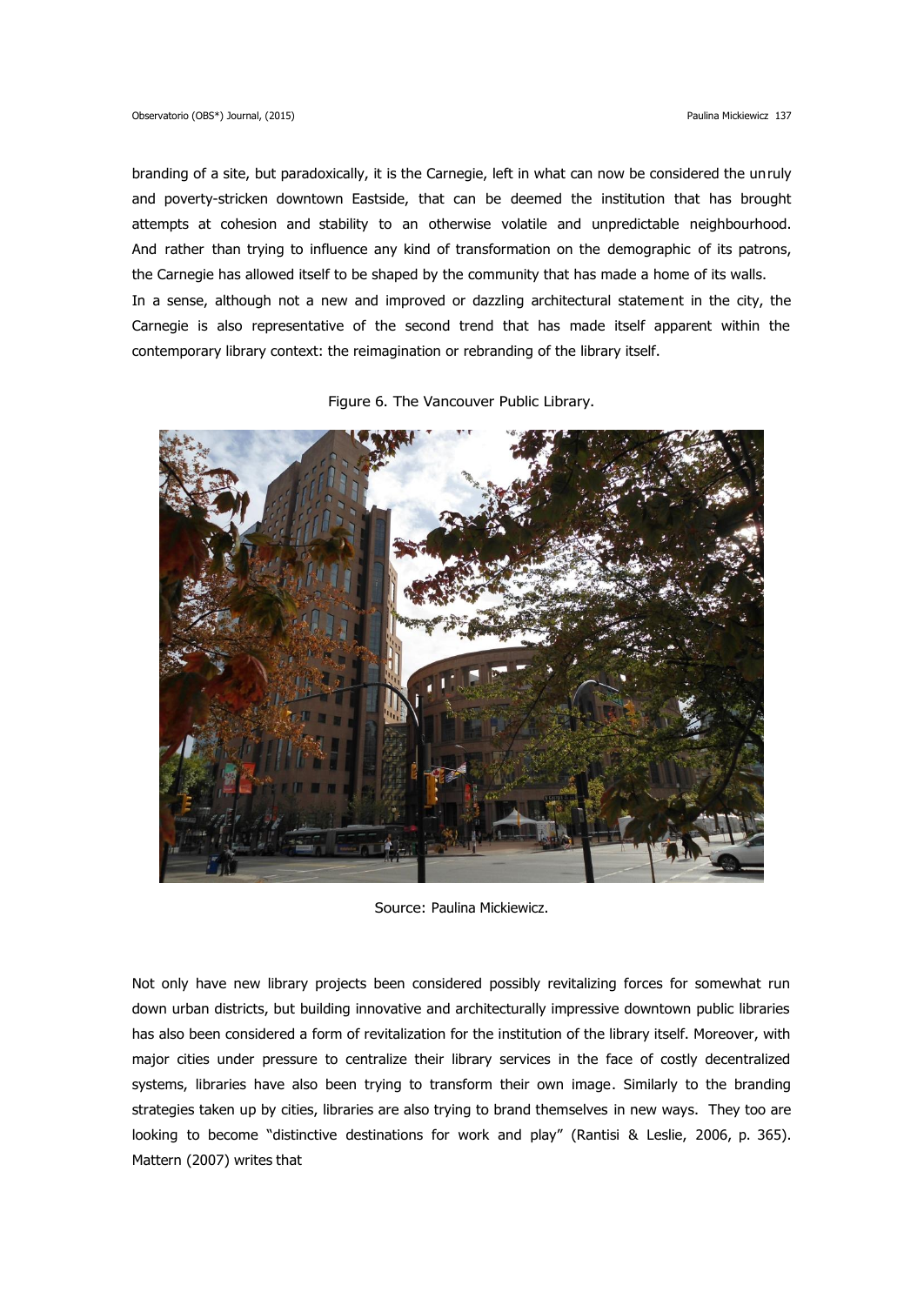contemporary libraries have made various programmatic and spatial changes in order to assert their continued relevance in a new age. Yes, we have ever-spreading suburbs, edge cities, and "exurbs"; we are indeed becoming more decentralized in our living patterns, our communication, our consumption, and so forth. But just as many sociologists, geographers, historians, and political scientists have acknowledged the continued, perhaps increased, importance of "place" in global economies, networks of information and library systems have retained a "center," too. There is a continued need for some centralized services, for hubs, in decentralized systems. Downtown libraries serve as hubs for their systems of branches. They provide a backbone for decentralized information systems (p. ix).

The branding of a library h as required not only the transformation of its facade, but a transformation of its interior elements as well. The interior space of the library has needed to shift from being solely a space of knowledge, to one that combines knowledge with education, sociability, and recreation. The library has needed to become a space for citizens as much as it has needed to remain one for books. Some scholars have argued that the library has needed to become akin to what Ray Oldenburg (1997) has termed the "third place."

In his book The Great Good Place: Cafés, Coffee Shops, Bookstores, Bars, Hair Salons, and Other Hangouts at the Heart of a Community, Oldenburg (1997) introduces the notion of "third place." Reminiscent of Edward Soja's (1996) assessment of Thirdspace, which Soja claims "is a purposefully tentative and flexible term that attempts to capture what is actually a constantly shifting and changing milieu of ideas, events, appearances, and meanings" (p. 2), and also in line with Jürgen Habermas' (1989) theories of the public sphere wherein rational, critical, and un-coerced opinionmaking and debate can occur, Oldenburg defines the "third place" as that place that exists between the work place and the space of the home. For Oldenburg (1997), the third place is not only about escaping from the everyday realities of the spaces of the home and the work place. One of the more important aspects of third places is the differences that they make apparent to us when compared to the habitual places within which we normally reside and work. He writes that "[t]he raison d'être of third place rests upon its differences from the other settings of daily life and can best be understood by comparison with them" (ibid., p. 22). Focusing on various examples of how third places have evolved in Europe and the United States over time, such as the German-American lager beer garden, the French bistro, and the main street of small town America, Oldenburg argues that Americans, in particular, have lost their sense of community as the social functions of informal public gathering places have lost their importance. This phenomenon is primarily the result of decentralization (the move to the suburbs, for example) and the transformation of our urban landscapes into mainly spaces of work and consumerism, leaving little room for spaces of leisure. According to Oldenburg:

The examples set by societies that have solved the problem of place and those set by the small towns and vital neighborhoods of our past suggest that daily life, in order to be relaxed and fulfilling, must find its balance in three realms of experience. One is domestic, a second is gainful or productive, and the third is inclusively sociable, offering both the basis of community and the celebration of it (ibid., p. 14).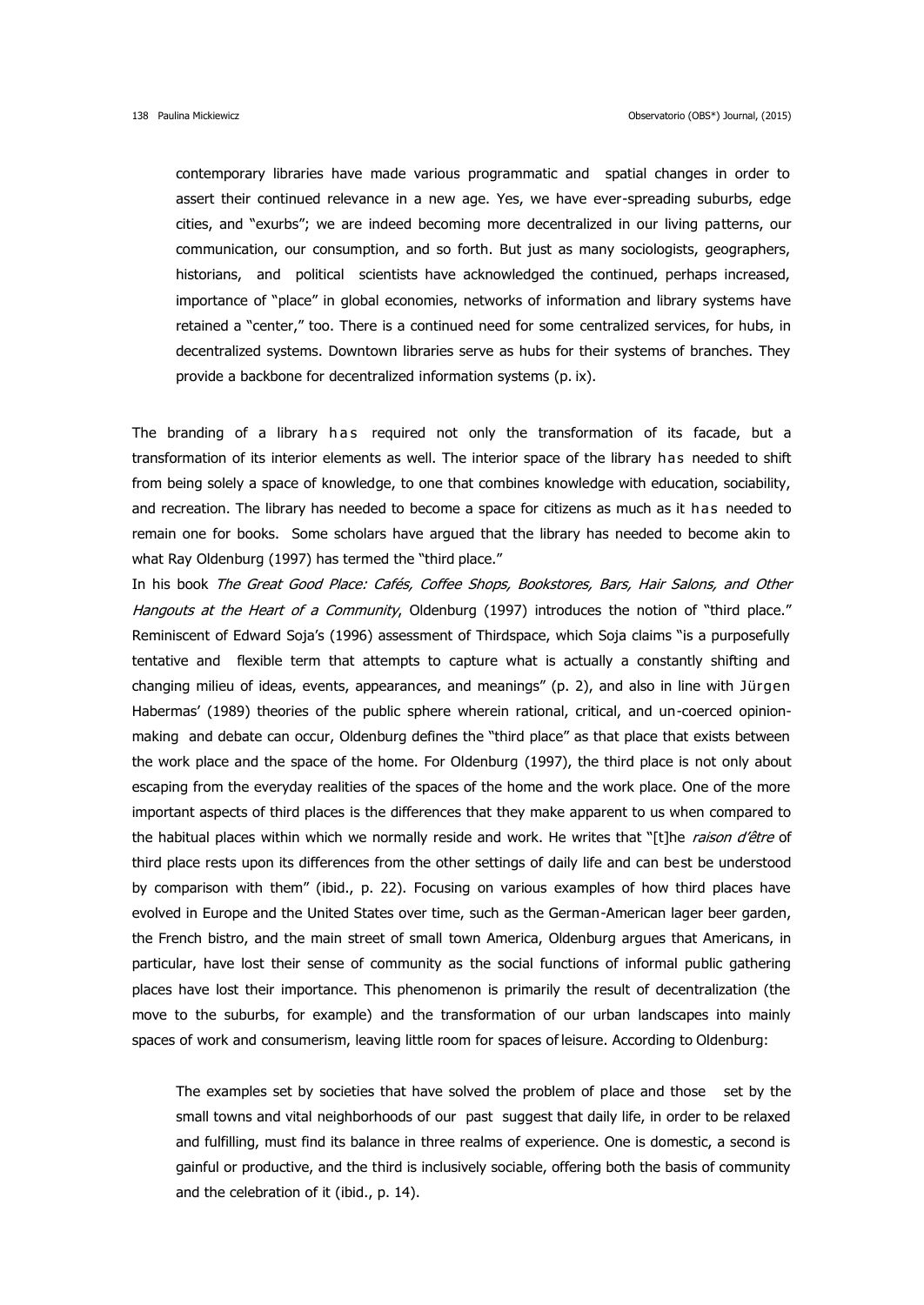1

Oldenburg identifies various characteristics for his definition of the "third place." For him, third places should be those places that allow people to come and go as they please, they should be inclusive, accessible, playful, and the main activity should be conversation. His list of potential "third places" includes cafés, pubs, diners, hair salons, and bookstores, but somewhat surprisingly excludes libraries. In their article "Seattle Public Library as Place: Reconceptualizing Space, Community, and Information at the Central Library," authors Fisher, Saxton, Edwards and Mai (2007) argue that while the space of the library (in their example, the Seattle Public Library) "does not support [all of Oldenburg's] third place propositions […] it is consistent with other third place characteristics that Oldenburg notes, as offering such personal benefits as novelty, perspective, spiritual tonic, and friendship via its collection, staff, services, and clientele" (p.  $152$ ).<sup>1</sup> Although Oldenburg omits libraries, most likely because conversation, recreation, and forms of play have always been at odds with traditional perceptions of what appropriate behaviour within these institutions should be, it could be argued that with cities engaging in novel efforts to revitalize informal public leisure spaces, newly designed libraries are incorporating Oldenburg's functions of the third place more and more. Furthermore, the space of the public library, unlike Oldenburg's other third places, has no direct monetary cost to visitors, making it that much more accessible and inclusive as a place. However, for Oldenburg the loss of the third place, at least in the United States, has a great deal to do with location, or rather "dislocation," in the sense that as Americans have moved further and further away from downtown, and as a result away from the pleasant café or lively pub, they have by necessity had to expand their homes into spaces of leisure (home entertainment systems might come to mind). They have "dislocated" themselves from those places where they might otherwise go to relax. Consequently, in order for the public library to potentially become a contemporary third place, its siting cannot be arbitrary; access, proximity, and neighbourhood are all central in establishing whether the library could in fact function as a third place.

In the case of Vancouver's Carnegie, it could be argued that it not only functions as Oldenburg's third place, providing the Eastside's community with a central space to socialize and unwind, but it simulatenously acts as their first and second places of home and/or work, as the majority of Carnegie's patrons have neither. In this sense, the Carnegie can be seen as an institution that straddles various (precarious) spatial boundaries. It acts simultaneously as a space of home, work, and leisure for the Eastside's low-income residents, yet it is also offers services to all members of the

<sup>&</sup>lt;sup>1</sup> In their article, Fisher, Saxton, Edwards and Mai (2007), point to certain Third Place characteristics that the Seattle Public Library in particular does not necessarily share. For instance, although conversation as a main activity is a feature of Third Places, this is not a primary activity withinthe Seattle Public Library per se, nor is it a place that would necessarily be described as playful; in fact patrons often emphasize the serious quality of the kind of learning that takes place within the library. Nor is the physical building itself understated as most Third Place structures are or should be. Rem Koolhaas, the architect who designed the Seattle Public Library, built it precisely in order to make an architectural statement within the city. These are several reasons for which Fisher et al. do not necessarily support all of Oldenburg's third place propositions, at least in the case of the Seattle Public Library.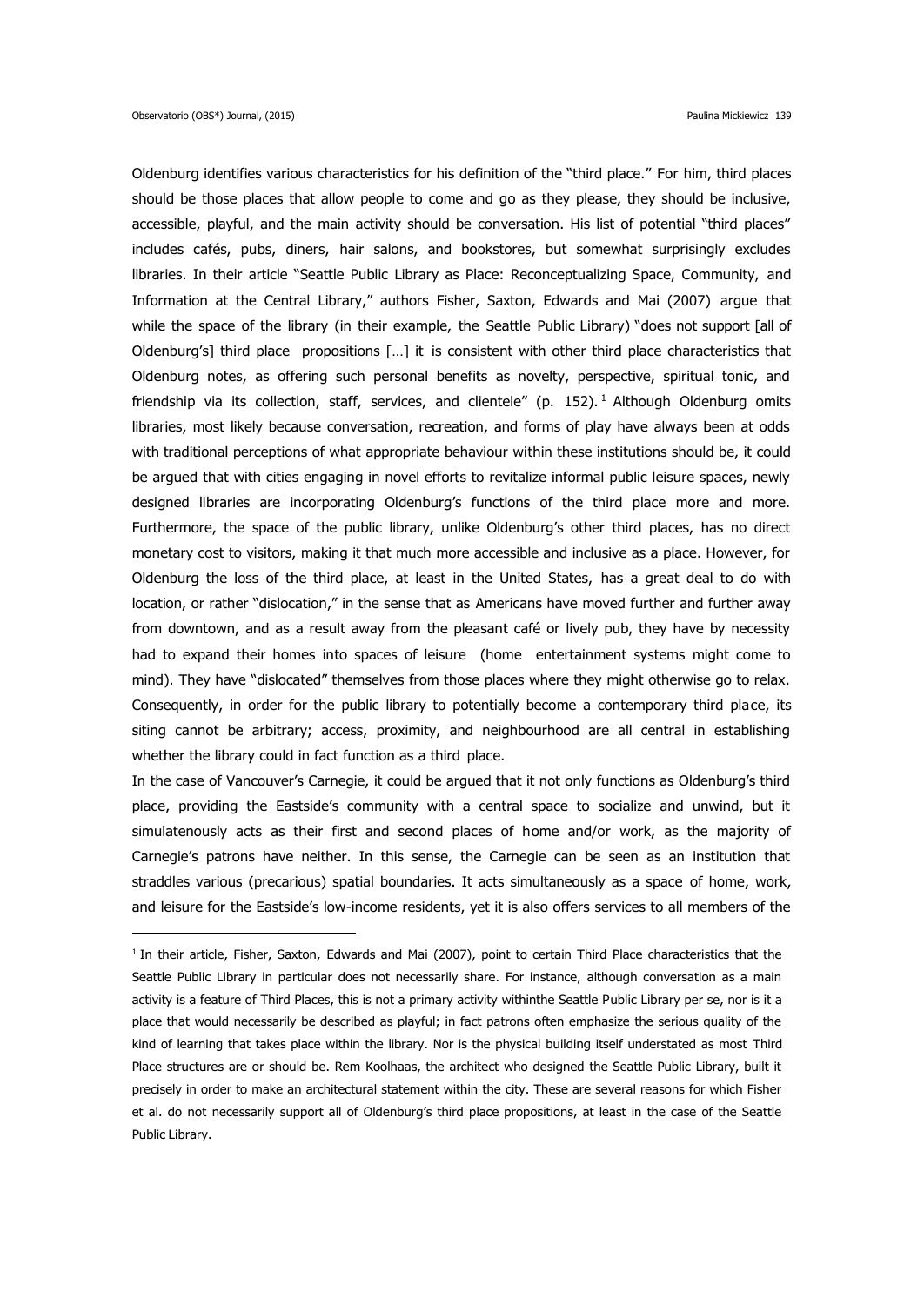community, meaning that the Carnegie is where people considered to be living on opposite sides of an (economic) boundary often come together. It is where those who read might come into contact with those who do not, where those who have homes might witness those who do not. On a more symbolic level, the Carnegie is simultaneously representative of its neighbourhood's past, present, and future. The library's architectural properties allude to what could be considered the institution's and more generally the Eastside's golden age of commercial expansion and development. Furthermore, its educational role within the city as well as its accessibility as a sanctuary or safe space for those who may find themselves on the margins of society, are representative of its present role within the community. Finally, the tensions that come with being "on the border of things," with straddling several borders at once, points to both the present and future situation that libraries more broadly are facing as institutions that are not only harbingers of books, memory and culture, but equally spaces in which basic human needs are being reflected in their modes of spatial organization and to some extent answered in their newfound spatial arrangements.

#### **"The Community Garage"**

Libraries are not only popping up within urban margins but are also being re-appropriated by those who feel marginalized. Individuals are constantly transforming and re-appropriating public spaces, often regardless of the kinds of uses those spaces were originally conceived for. Marginalized communities, such as those living in Vancouver's Downtown Eastside, are often overlooked as not contributing to the cultural fabric of a city. Libraries are sites in which precarious publics, whose members already suffer from established forms of discrimination and exclusion, come together to form a new iteration of what Will Straw (2004) has coined as the scene. Straw writes that:

Scenes take shape, much of the time, on the edges of cultural institutions which can only partially absorb and channel the clusters of expressive energy which form within urban life. Just as they draw upon surpluses of people, scenes may be seen as ways of "processing" the abundance of artifacts and spaces which sediment within cities over time (ibid., p. 416).

These marginal scenes offer novel institutional possibilities for what libraries mean and what and whom they are for in the contemporary city. Marginalization, when integrated into a semi-public space and institution such as the library, creates a generative scene that holds the potential of fostering nascent forms of both cultural and political association and education amongst marginalized groups themselves. They are a scene with a particular set of knowledge practices that the library shapes and is actively shaped by. As such, marginal scenes can serve to situate knowledge regimes, both self-produced from below and administered from above, that are both responsive to and generative of new institutional iterations of the urban public library, as the cases of Vancouver and Edmonton bring to light.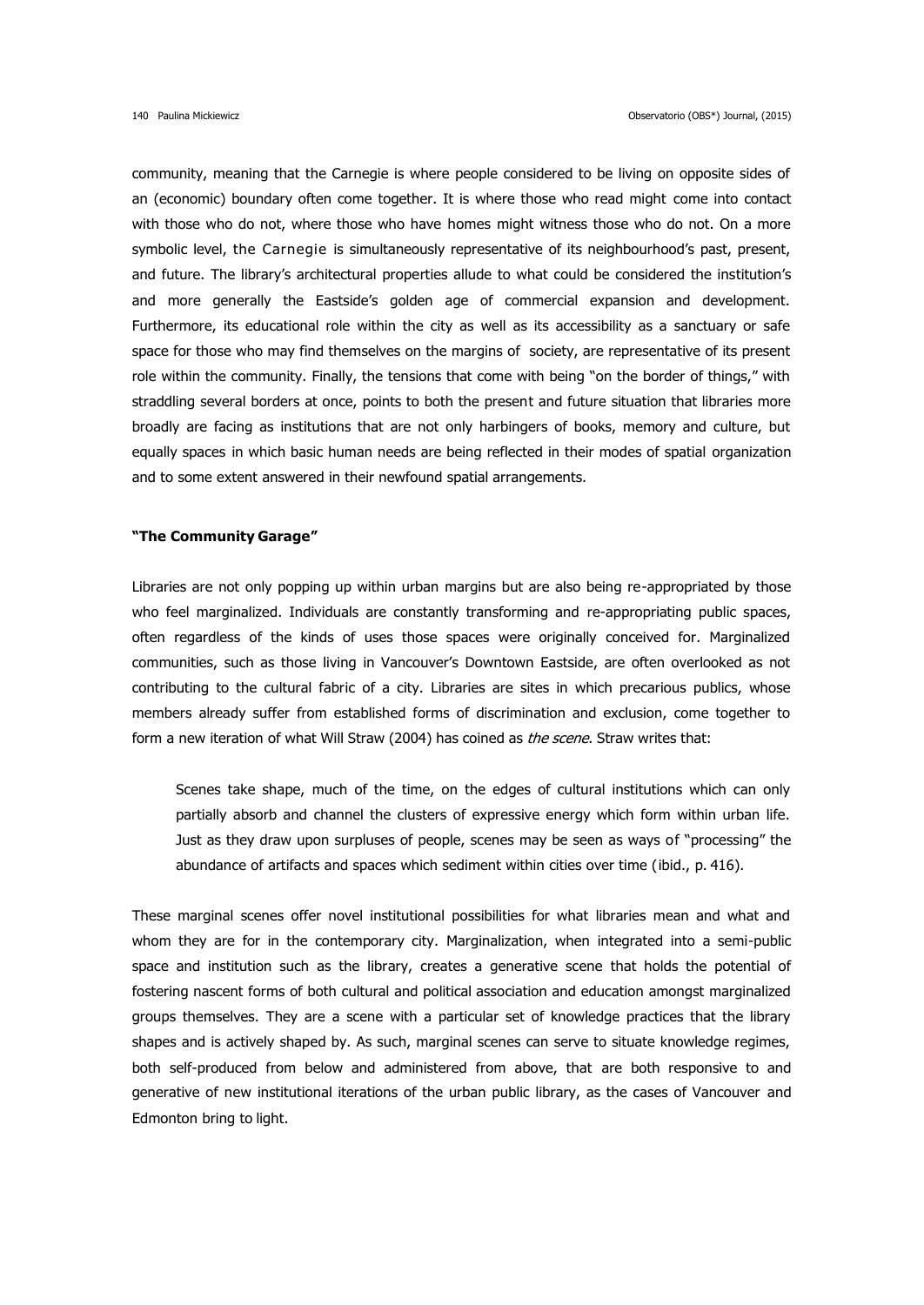

Figure 7. Woodward's Gallery.

Source: Henriquez Partners Architects, 2015.

The Carnegie Library in Vancouver's downtown Eastside is a fascinating example of a media institution that has allowed itself to be shaped by its patrons, although these patrons do not necessarily fit into the traditional mold of whom library patrons are expected to be. For the past 20 years, the Downtown Eastside has been the site of major redevelopments. One of the most significant revitalization efforts in the neighbourhood can be seen in the Woodward's redevelopment. Located just three blocks west of the Carnegie Library, what was once known as Woodward's Department Store, and considered the heart of Vancouver's shopping district, is now "a mix of 536 market and 200 non-market housing units, anchor food and drugstore, retail, urban green space, a public plaza, federal and civic offices, a daycare, and a new addition to the Simon Fraser University downtown campus: the School for Contemporary Arts" (Henriquez Partners Architects). Woodward's became subject to a redevelopment effort following its bankruptcy in 1993. Subsequent to its decline the building was destined to become a space of gentrified private housing, but after a week's squatting in the building by a small group of community activists in 2002, who saw the space as an opportunity to offer social housing to the community that surrounded it, the building was eventually purchased by the provincial government and later resold to the city of Vancouver. The building became a major site of public consultation that eventually led to the Woodward's that exists today. The new Woodward's featured in the image below (Figure 7), can, similarly to the Carnegie, be considered a new kind of social space, a new kind of media space. Woodward's is considered to be a city within the city, or a media city within the city. It is a space that is meant to reflect the marginal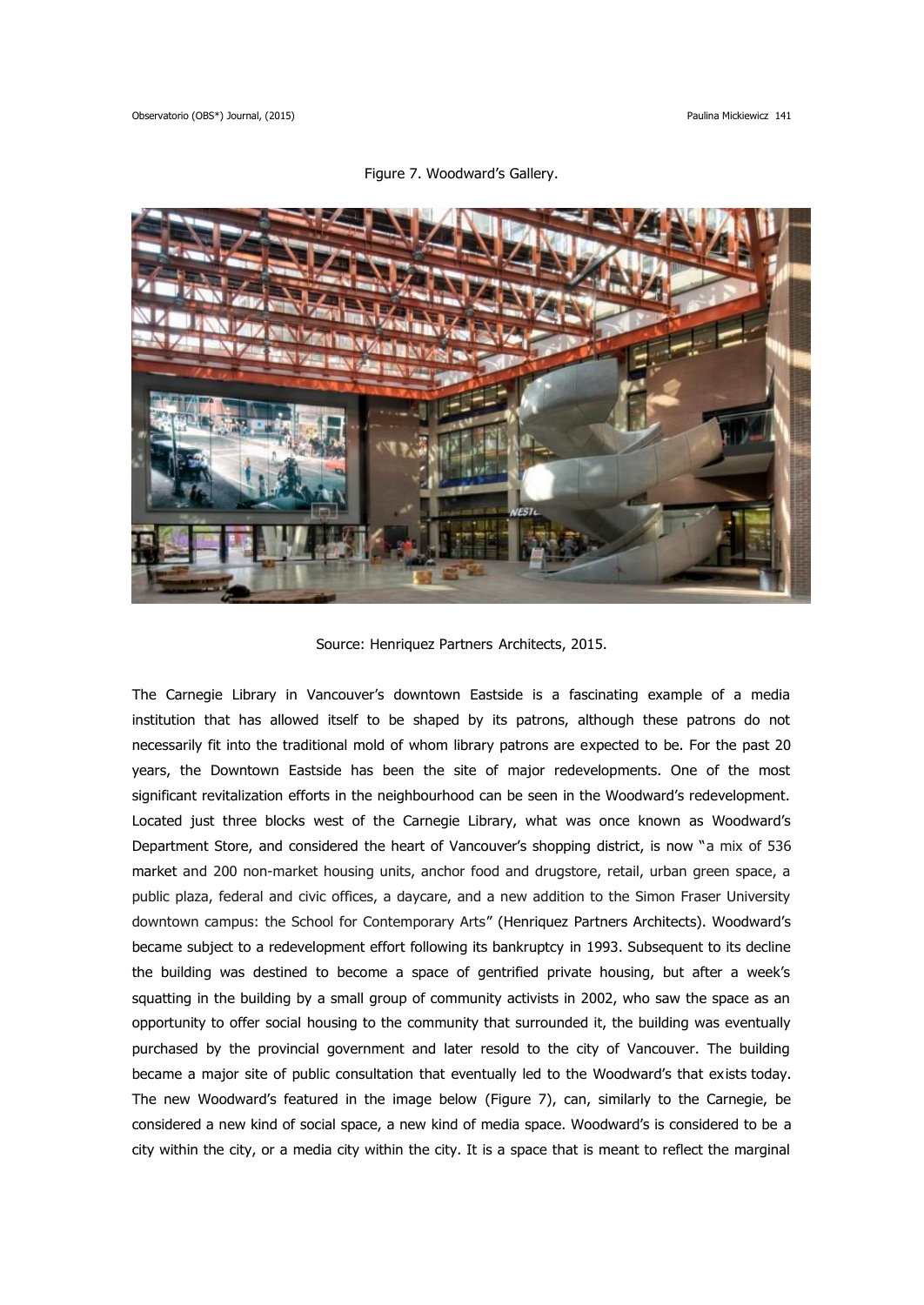scenes that inhabit the streets around it by recognizing these scenes as part of the cultural fabric of the city of Vancouver. Rather than taking a space like Woodward's and gentrifying it by pushing away the community that surrounds it, it has embraced the cultural, political, and self-produced knowledge regimes that have made the Downtown Eastside their home. In this sense, spaces such as Woodward's and the Carnegie can be considered as alternative and contested media spaces that give new meaning to the ways in which these sites are not only produced but also re-appropriated by marginal communities.

# **Conclusion**

It is undeniable that the contemporary library is becoming something other, and something more, than either a preserver and disseminator of cultural heritage and knowledge or a renovated space for reading. The library is no longer a site in which knowledge is preserved, disseminated, and reproduced, but also a space where culture and knowledge together are generated (Basu & Macdonald, 2007). The contemporary library might better be understood as not only a container in which we store the cultural artifacts that are made outside of its walls, but one from which culture is born. For some scholars, the library as a source of culture, as an institution where culture begins, also extends to possibly imagining the library as a foundation for future technological innovation. In Designing Culture: The Technological Imagination at Work, Anne Balsamo (2011) contends that the contemporary library has the potential to become a new "institutional form," a site in which technologies, relationships, and physical communities not only come together but can also be made (pp. 180–181). The interaction between human and non-human actors has reshaped traditional conceptions of the library as a public space. People, things, concepts and technologies all come together to make up a whole that is constantly being reassembled or remade (Latour, 2005). As a result, according to Balsamo (2011), the contemporary library's cultural and educational work could be extended to what might better be understood as "the community garage" or the "tinkering shop" (p. 180). In this way, the contemporary library could be seen as a communication medium in itself, one that not only contributes to our networked cities but embodies them as well, while simultaneously taking in those that find themselves outside of them or that seek refuge from them. Media — telegraph, radio, TV, Internet and I would argue that libraries, as converging media, could be included in this list as well — are propelled by, and absorb, materialize, and reflect the hopes and anxieties of their age, which are more often than not democratic hopes and anxieties.

#### **References**

- Anand, A., Cleeves, A., Rai, B., Bathurst, B., Moran, C., Miéville, C. & Smith, Z. (2012). The library book. London: Profile Books.
- Balsamo, A. (2011). *Designing culture: The technological imagination at work*. Durham: Duke University Press.
- Cossette, A. (2009). Humanism and libraries: An essay on the philosophy of librarianship. (R. Litwin, Trans.). Duluth, MN: Library JuicePress.